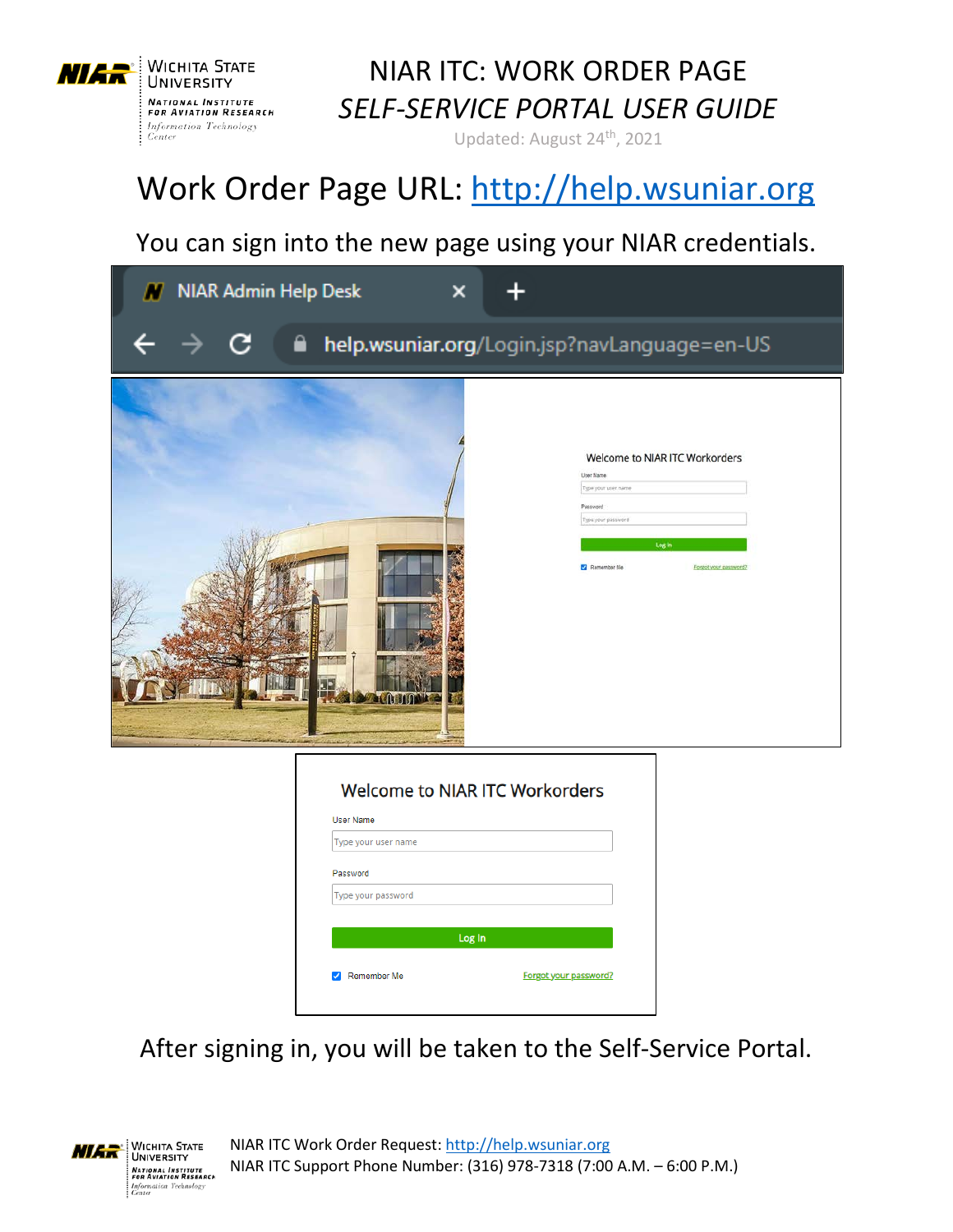

Updated: August 24th, 2021

The Self-Service Portal allows you to enter new tickets, view open tickets, perform workflow actions, and view FAQs.

|             |                                                                                                                                                                        | A new ticket can be created by clicking                                                                             | <b>B</b> Submit a Ticket                                                                                  |                |
|-------------|------------------------------------------------------------------------------------------------------------------------------------------------------------------------|---------------------------------------------------------------------------------------------------------------------|-----------------------------------------------------------------------------------------------------------|----------------|
| <b>NIAR</b> |                                                                                                                                                                        |                                                                                                                     |                                                                                                           | William Hein - |
|             | Q<br>Search                                                                                                                                                            |                                                                                                                     | <b>C</b> Submit a Ticke                                                                                   |                |
|             | <b>Ferrite Calakaj</b> >                                                                                                                                               | A LATA                                                                                                              |                                                                                                           | What's new?    |
|             | Submit a Ticket<br>$\left( \frac{1}{2} \right)$<br>Have an IT request or missing any functionality?<br>Click here to submit a service record to your IT<br>department. | My Activities<br>Access your submitted service records, pending<br>workflow actions, and supervised service records | My Settings<br>Keep your settings up to date, manage your contact<br>details, language settings and more! |                |
|             | My Tickets @<br>Recently Closed<br>Workflow Actions                                                                                                                    | <b>Q FAQ</b>                                                                                                        | 500<br>Submitting a Service Record from the End-User Portal                                               |                |

Fill out the Template or Category fields to describe the nature of the ticket. Once completed, the rest of the request form will update to reflect the respective ticket type.

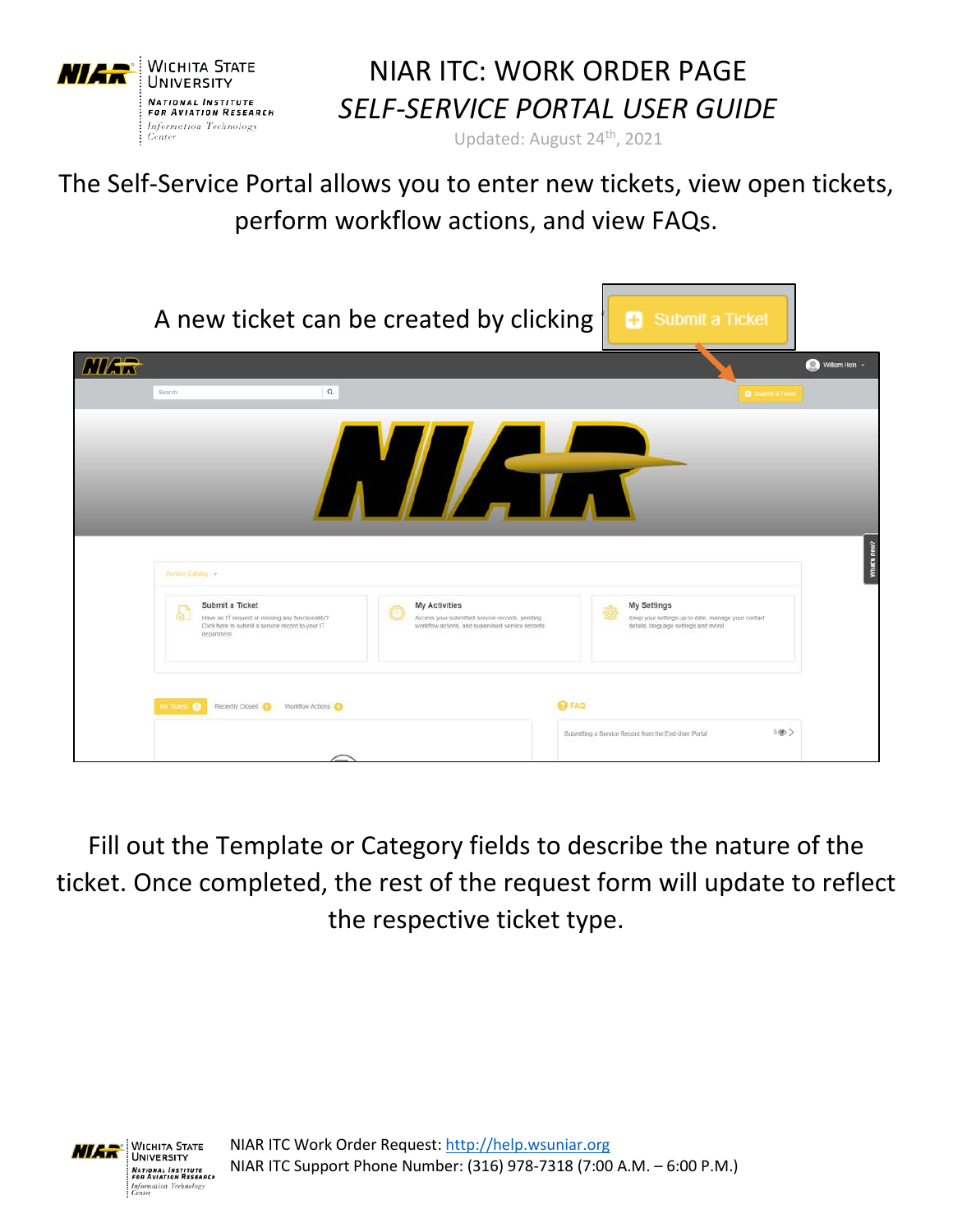



Updated: August 24<sup>th</sup>, 2021

| Template                                                          |   |                                   |   |                             |   |
|-------------------------------------------------------------------|---|-----------------------------------|---|-----------------------------|---|
| <b>Basic Request Process</b>                                      |   |                                   |   |                             | ۷ |
| Category                                                          |   |                                   |   |                             |   |
| Please select a category                                          | ۷ | Please select a sub-category<br>۷ |   | Select third level category | ۷ |
| Title *                                                           |   |                                   |   |                             |   |
| <b>Basic Request Process</b>                                      |   |                                   |   |                             |   |
| Description                                                       |   |                                   |   |                             |   |
| <b>Basic Request Process</b>                                      |   |                                   |   |                             |   |
| Urgency*                                                          |   |                                   |   |                             |   |
| Low                                                               | v |                                   |   |                             |   |
| Attachments                                                       |   |                                   |   |                             |   |
| Select Attachments or drag and drop files to here                 |   |                                   |   |                             |   |
|                                                                   |   |                                   |   |                             |   |
| <b>Main Asset</b><br>Not associated to asset<br>4 Submit a Ticket | v |                                   |   |                             |   |
| Need software installation / troubleshooting / other              |   |                                   |   |                             |   |
| Software                                                          | ۷ | Please select a sub-category      | ۷ | Select third level category | ۷ |
|                                                                   |   |                                   |   |                             |   |
|                                                                   |   |                                   |   |                             |   |
|                                                                   |   |                                   |   |                             |   |
|                                                                   |   |                                   |   |                             |   |
|                                                                   |   |                                   |   |                             |   |
|                                                                   |   |                                   |   |                             |   |
|                                                                   |   |                                   |   |                             |   |
|                                                                   |   |                                   |   |                             |   |
|                                                                   |   |                                   |   |                             |   |
| Template<br>Category<br>Title *<br>Description<br>Software(s) *   |   |                                   |   |                             |   |
|                                                                   |   |                                   |   |                             |   |
|                                                                   |   |                                   |   |                             |   |
| Main Asset*                                                       |   |                                   |   |                             |   |